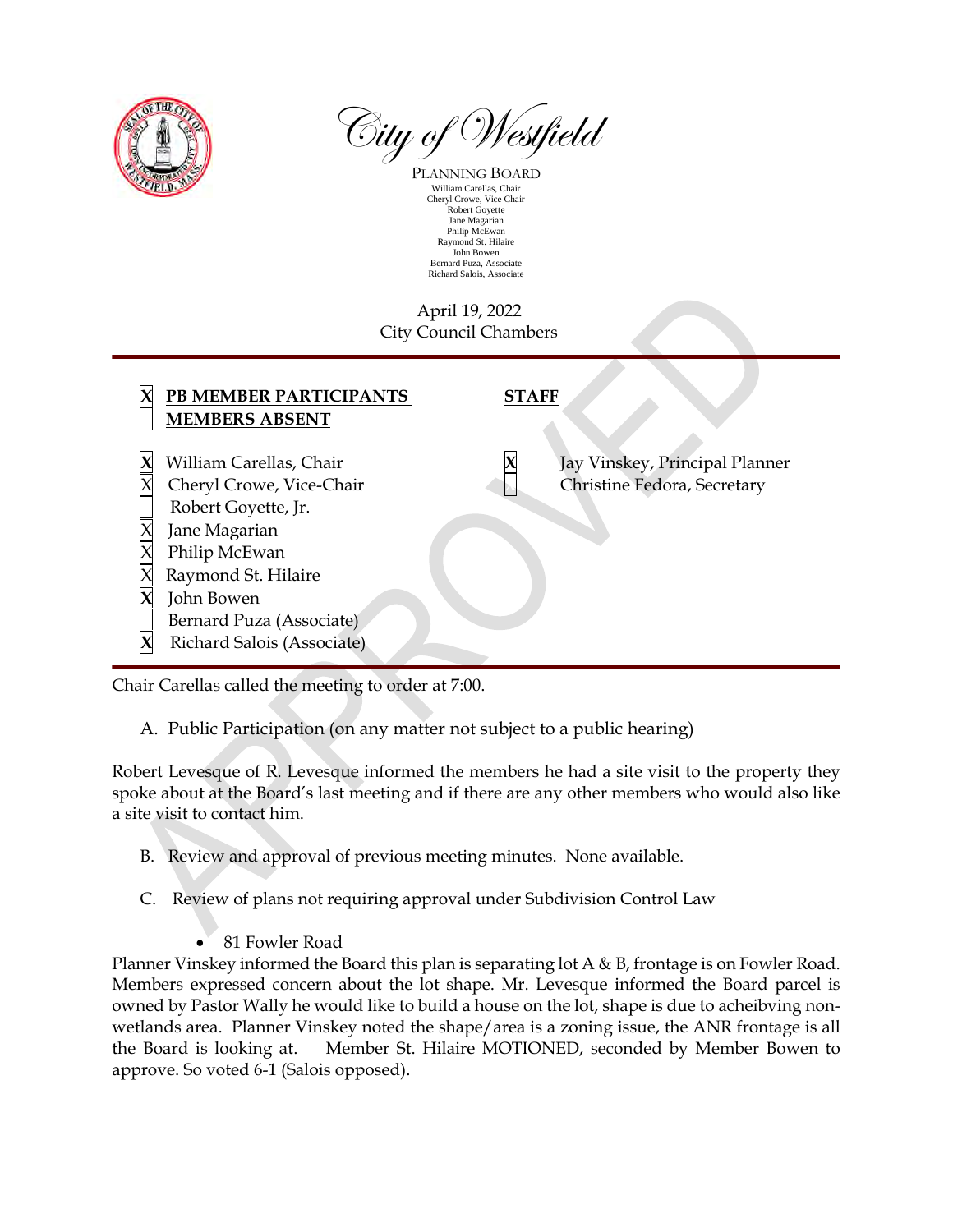- D. Public Hearings (and possible deliberation and decision)
	- Continuation Site Plan/Stormwater Permit restaurant building 231 E. Main St. (Westgate Plaza)

Chair Carellas informed the applicant there are 6 members available to vote unless the Mullin Rule is used. Planner Vinskey stated this is a site plan, so just needs majority vote. Mr. Levesque introduced Mark Newman of Brixmor.

Mr. Levesque gave a brief review of the previous meeting. At that time they were going to be speaking with the owners of the other parcels (Absak /Abdow/Colvest Group) in hopes of working out a plan for the circulation problem at the intersection of the 2 parcels. Mr. Levesque updated members on their conversation with the Colvest Group's Peter Lapointe and showed him the two plans the Board had reviewed at their last meeting, neither of the plans were amendable to the abutter. He further noted at some point they are interested in looking at the overall development of the plaza. Mr. Levesque further noted they did mention to them they would be willing to pay but they were not interested.

Mr. Newman of Brixmor addressed the Board informing them he's addressed their neighbors numerous times and they have no sense of interest in working with them, they don't see an issue. They would rather look at their entire property. They are not inclined to work with Brixmor right now. He asked the Board to uncouple the hands of the third party that does not want to work with them.

Mr. Levesque addressed the Board showing them a print out of the changes they were proposing which includes stop bars and stop signs on their side of the property. He anticipates the neighbors will not be changing their parcels for them, he further noted the Colvest Group asked him if he was aware of any accidents occurring there? Mr. Levesque stated he was not aware of any.

Member Magarian asked if after Brixmor makes their changes to their property will Colvest be able to make their changes without having to disrupt what work they have already done. Mr. Levesque said there is nothing that they will have to do on their side.

Mr. Newman stated the crosswalks and the landscaping added, and picnic tables looked at. He further noted he did make additional changes to the pad for the self-contained drive thru.

Member Crowe voiced concerns regarding the traffic issue at the intersection area where the 2 properties meet, she felt this is a potentially hazard it is not a safe passage for traffic flow. Mr. Levesque added they cannot control the adjacent property. There is no signage on their property. Member Crowe was hoping there would be some way to straighten it out. Mr. Levesque stated the owners of the property are not interested in fixing at this time, they do not want to fix it piece meal. They will continue to try and work with the neighbor. It was noted that the Popeyes is a self-contained pad site.

Mr. Newman stated the intersection which is causing the concern is located deep in the site, generally when there are concerns regarding accidents they genuinely occur at the entrance to the site rather than in the deep part of the site. He felt it is not dangerous right now.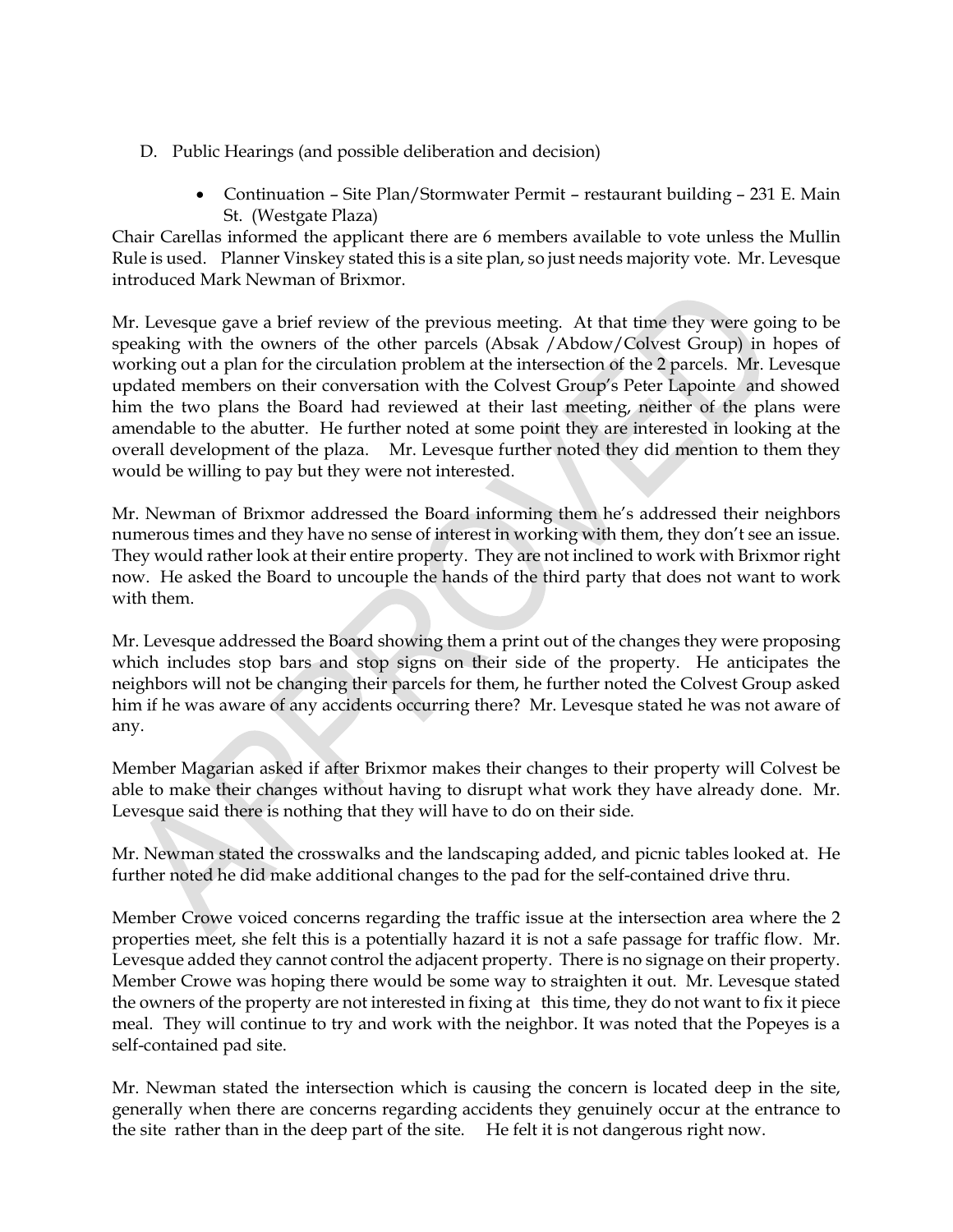Member Crowe disagreed she felt this is a problem waiting to happen once Aldi's opens up along with Popeyes. Mr. Levesque brought up some history of the site, it used to be busy with other successful businesses that operated there. He understands her concerns. He felt there is a simple solution to the problem when and if they decide to remedy the problem, currently that intersection needs some type of definition.

Chair Carellas noted that the conditions of the road at the intersection also cause problems with the pot holes located there. He further felt Mr. Levesque did the best he can and hopes the neighbors will come before the Board with their ideas. Mr. Levesque further noted he cannot say for sure what they will be doing.

Mr. Newman also stated their neighbors don't have any will to at this time to move forward. He mentioned the disrepair of the parking lot in their area.

Chair Carellas likes what they did with Popeyes itself, entrance but felt the other section was still a mess.

Member Salois liked the Popeyes site also, the whole corner has been good, biggest concern is the other side, he is disappointed the something cannot be worked out. He understood they are limited to what can do based on the ownership of the property.

The Board reviewed the draft approval and did not require additional plan changes.

Member Magarian MOTIONED**,** seconded by Member Crowe to close the hearing. All in favor.

Member Magarian MOTIONED, duly seconded by approve the application.

| yes |
|-----|
| yes |
| yes |
| yes |
| no  |
| yes |
|     |
|     |

Planner Vinskey noted the approved site plan reference will include the plans plus the sketch that was submitted and circulated tonight. Agreed.

> Special Permit/Site Plan/Stormwater Permit – Marijuana cultivation facility – 0 Timberswamp Rd. (Parcel 69R020-1A)

Michael Schafer, of Huntley Associates and Jeffry Baska of Lucky 7 Cannabis were present to present the proposal to the Board. They proceeded to hand out materials to the Board for their review.

Mr. Schafer began the presentation. This is a 25 acre parcel located at the intersection of Timberswamp Road and Medeiros Way. Mr. Schafer briefly reviewed sheet 1 of the plan,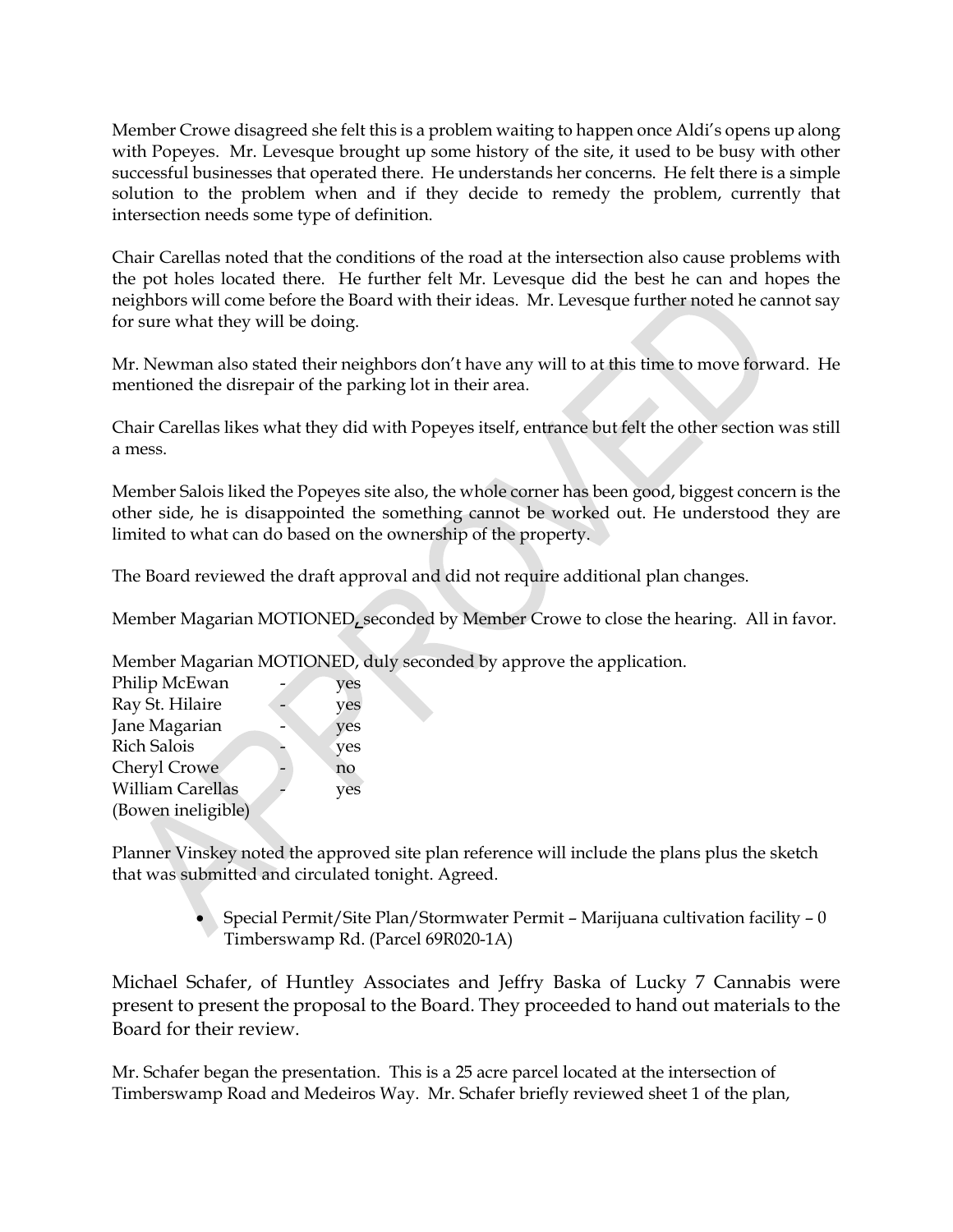pointing out the area of the wetlands, he noted they will be staying far away from the wetlands. He then reviewed the area where they will be putting their facility.

There will be a 10,000 s.f. building which will include 3 compartments, 2 of which will be grow facilities and one will be a small office, some storage and a bathroom. The area of the growth will be 6600 s.f. There will be gates surrounding the facility and will be locked up. There will be 2 -3 regular staff employees, with a maximum of 6 every 3-4 months for 1 week during the harvest season.

Mr. Schafer further noted due to chlorination concerns with the existing public water there will be a separate well which will be drilled on the property, it will be used for non-potable water for plant irrigation purposes only. There will be downcast lighting only. There will not be any bright lights on the site, there will also be a downcast light added at the entrance gate so people will be able to unlock the combination.

Mr. Schafer further noted he is aware the Board cannot vote on this tonight as it is located in the aquifer zone. He reviewed maps showing 500 foot radius in relation to schools and residences, the 500 foot does not come close to the property. There will also be a green slatted chain link fence so it will not draw attention to the site.

Mr. Schafer further added they worked with Conservation Commission regarding an incident that occurred with a logger because they took logs out that were within 100 foot of a buffer zone. The Conservation Commission has approved their mitigation plan, once the development takes place they will begin the mitigation plan.

There will be a 20 foot tree buffer. He reviewed the greenhouse, it is not a typical greenhouse however, and there will not be glass on all sides. The roof is the only glass piece, it comes with a black screen to limit any light going out. From the outside it will look like a steel structure.

Member Bowen inquired about the sides of the building and asked if people would be able to see through them? Mr. Jeff Baska informed the Board according to the Cannabis Commission the building itself cannot be seen into. The only translucent surface is the roof.

Mr. Jeff Baska the primary of the company gave a brief history. He's been in business in CT and runs an office supply business, it recycles and is a family run and operated company.

Mr. Baska then gave a description of the facility he is proposing. It will have 1 maybe 2 people there, little impact on space as possible, they will follow the odor control requirements set by the CCC. Inside the greenhouse there will be internal carbon scrubbers to filter the air. The company they are working with is one of the oldest in the company, Fogcoat, they are nationally known for their work in odor control. Mr. Baska reviewed how the odor control would work. Once an odor is detected the system generates a vapor and mist which is sprayed, once the mist targets the item there is no odor after that point. The mist is a non VOC Chemical. There also will be no light coming out of the facility as well.

Mr. Schafer addressed the Board regarding questions regarding the driveway. There was grading contours in the wrong place and that has been resolved. Contour on the back side of the building. Should there be any run off it will come down to a swale. Parking changes were made, showing 6 parking spaces which is excessive anyway, wanted to make sure enough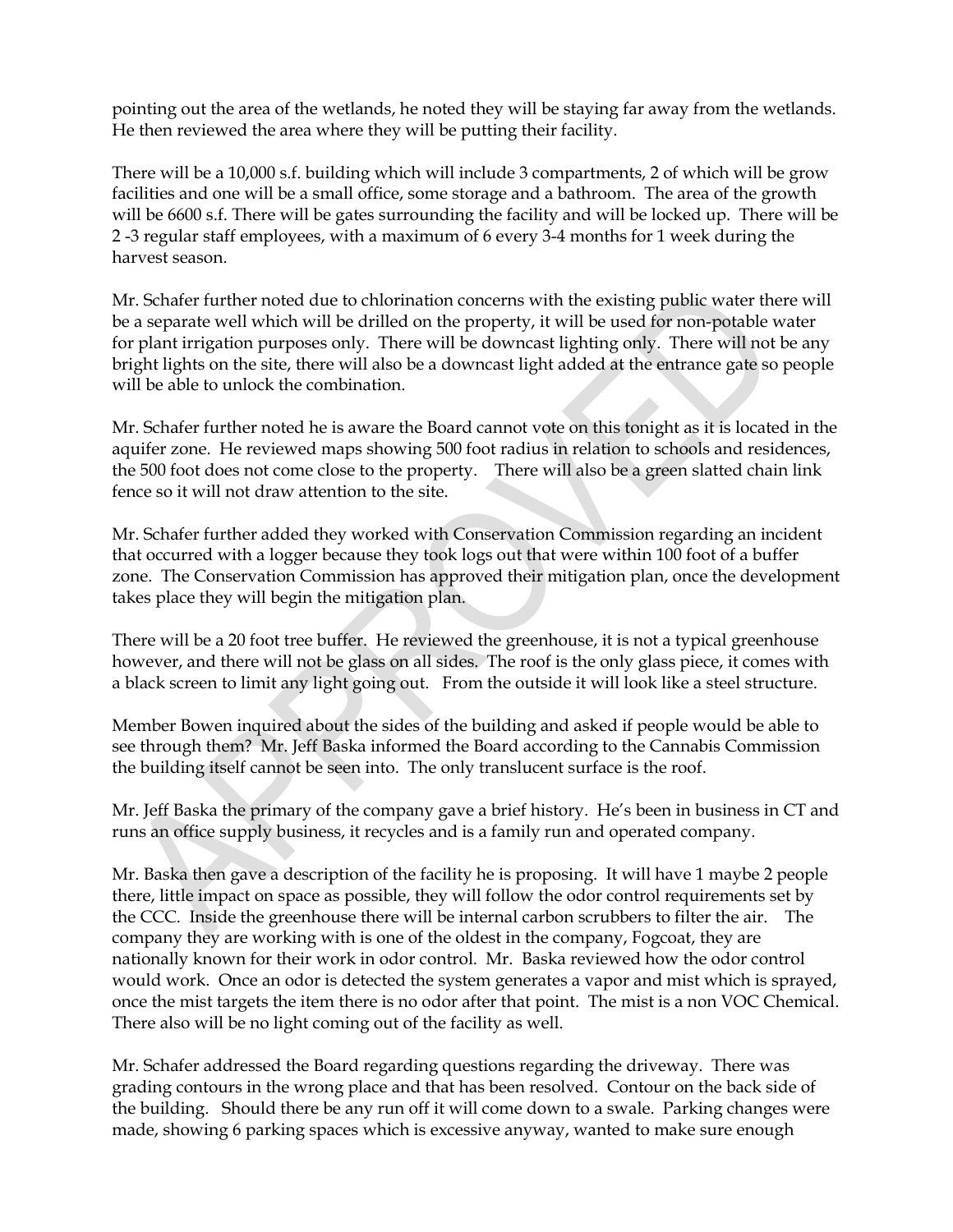space. One of the big changes on the new plan, is there is no asphalt pavement, don't want to pave whole area. Plenty of room for maneuverability. He briefly explained the floor plans. The overall floor plan is divided into 1/3's. The greenhouse vendor is currently working on the floor plans once they are completed they will be given to Mr. Schafer and he will design everything on the inside of the building.

Members inquired if there would be any additions? Mr. Schafer stated there is potential for future expansion, they have taken that into consideration in utilizing their space; of course, would come back to the Board for future expansions. Everything that will be done is outside of the wetlands except one area. With potential expansion addressed possible Stormwater detention basin with a possible detention pond. No signage. He gave a brief description of the lighting on the building. Baksa explained the type of cameras that are required from the CCC. Anywhere cannabis is located there has to be a camera on site and no one under 21 will be allowed, he further added they would give access to the police station as well as the CCC. Member Bowen inquired as to the difference in security in regards to a grow facility versus a retail security? Retail has to have an officer on site, a grow facility does not allow anyone under 21 years of age on site. There are back ground checks, ID readers, driver's license readers.

Discussion regarding the stormwater. Mr. Schafer informed the Board there is discrepancy to whether or not a Stormwater permit is required. Mr. Schafer noted the land is superabsorbent and felt a detention pond was not necessary if the water would not get to it. Mr. Schafer asked if Mr. Vinskey had an opportunity to speak to the Engineering Department. Mr. Vinskey stated he hasn't seen any further information and he can bring it up again and noted the Board does have the authority to waive the Stormwater requirement, usually the Board looks to the Engineer for his recommendations, but technically triggers the permit.

Member Salois asked what would be done with waste materials from the plants? Mr. Baska replied his operation will have a small impact on everything. Other operations use dirt and dump after every run. He will be using long living garden beds, worm castings, the soil is always going to be living there, and it will have worms which help to improve the nutrients in the soil. The compost section will be inside the buildings. All dirt stays in there. All organic grow system, going for USDA organic certification and has to be certified, they will be fed with teas will be made. Want to water and fertilize to have no over drain. Most of the time it will be only him working at the operation, he will water more times and use a lot less and use automation for that, there will be almost no overdrawn the amount they have will go into a dry drain. Mr. Schafer informed the Board they have done an extremely large leach field which provided provisions for drain water into the septic tank and into the leach field, the leach field is designed for the full build out easier to get done now if they decide they want to expand they don't have to worry about the leach field. The leach field would be used for washing hands, washing. There will be no cleaning products, just pressurized water. Power washer and surface cleaner that will blast everything off, won't be changing out the space as in other operations, they don't change the dirt in their operations. The cleaning products they use are general cleaning products, soap, standard household bleaches and other things.

Member Bowen asked how the finished product leaves. It will be in sealed boxes or otherwise vacuum sealed bags. When leaves will be ready for retail and ready to go on the shelves will be in bulk or sealed and premeasured per CCC requirements which would occur after testing. Rubbermaid tote? Yes. Salois if processing smaller bags more people? Yes at times can be 5 -6 people for about 3-4 days at 3.5 harvest times/year.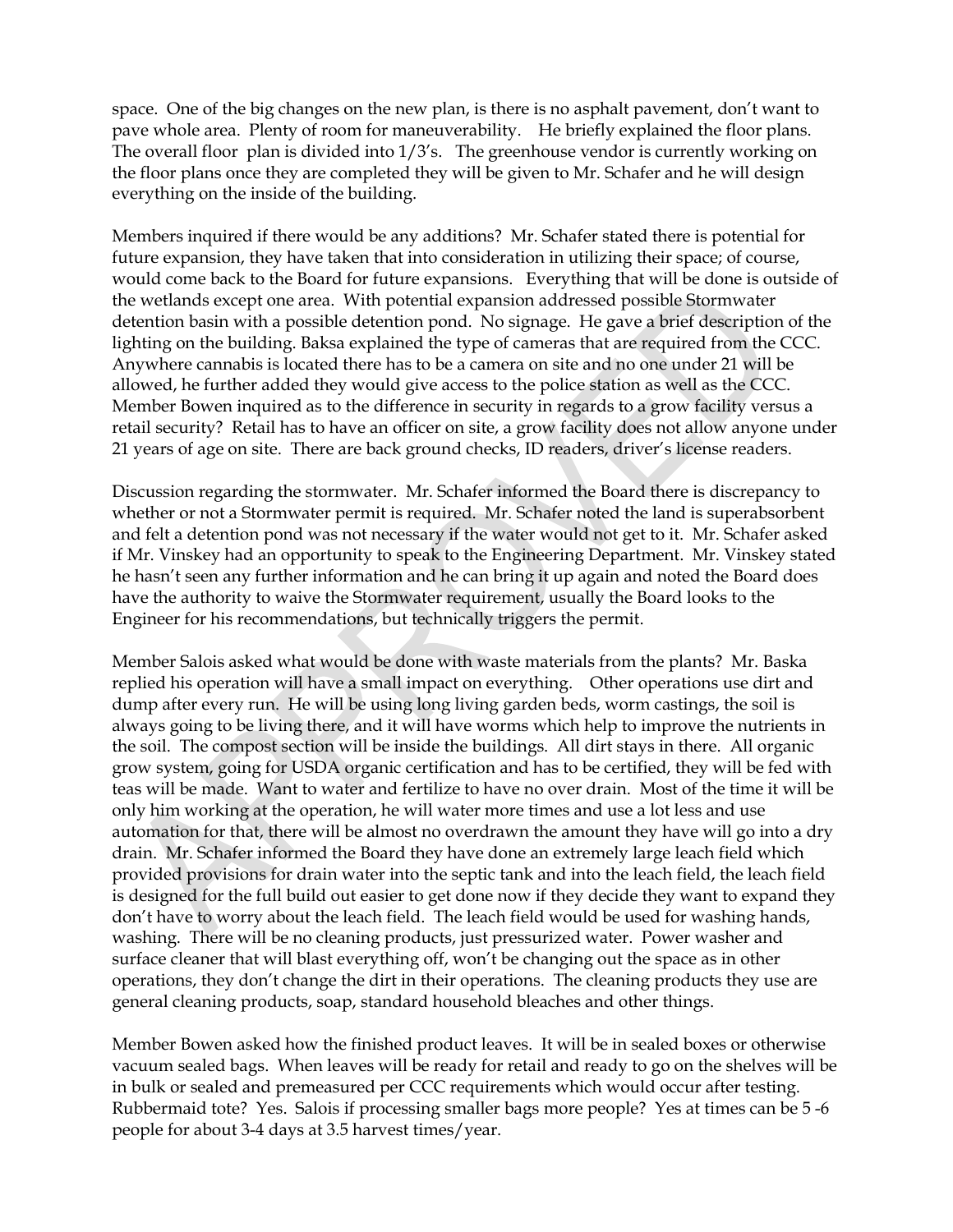Member St. Hilaire asked about the chemicals that are used in the mist. Voicing his concerns this is over the aquifer ant that chemicals such as potassium iodide. Mr. Baska informed him these chemicals are considered lot dot chemicals and they are chemicals you would find in over the counter medications the type you would use every day. Mr. Baska said he understood the concerns and that he's been a green minded person his entire career, he's spent 15 years protecting the environment, he will make sure they take care of everything over there this is extremely high on his list, they want to be good neighbors. Member St. Hilaire reiterated his concerns regarding the aquifer some of the stuff reading, some potential issues, cancer in children, all have nasty stuff that gets in it, the building will be sitting on the drinking supply. Mr. Baska stated he could look at something else if that is what the Board wants, or provide additional information on how it works. Member Bowen also agreed with Member St. Hilaire concerns and also added wildlife should be a concern too. Member Magarian also noted the misting will be going on the floor and then getting washed off which would be a possible issue, Member Crowe asked what the misting effect would have on the aquifer. Mr. Baska to reach out to the odor control company; he wasn't sure of the chemical compounds.

Chair Carellas asked if he wanted a well? Mr. Baska replied he would like to have a well to irrigate the plans because of the amount of chlorination in the water. Chair Carellas asked him if he was aware of the PFAS chemicals possibly in the groundwater. Mr. Baska stated the reason they wanted the wells is because of the amount of chlorine that is in the water it is very costly to remove the chlorine, in order to avoid doing that they would have to have a well. He further noted there is a water company that would do a series of tests to see what would have to be removed. He mentioned the testing is done every 6 months but would verify that.

Member Crowe voiced concerns regarding the school that is located nearby and possible odor. Planner Vinskey informed them the Board generally puts in an odor condition in all cases.

Member Magarian fans outside? Non that go to exhaust, the exhaust will be in 2 areas, an end cap exhaust fan and those incorporated into the system. Any air that leaves building gets treated by oil control system before it goes away, smell gets neutralized. Fan, odor control, exit. He explained there is a halo outside of a fan, team sitting on bench similar all air passes thru fan.

Councilor Morganelli - 34 Prospect Street - noted this is in the middle of the aquifer and mentioned a solar farm was put in and water builds up on an adjacent property to the solar farm. He asked the Board to look at other projects and see how they work. There is water, conservation and ponds in the area, but not in favor or opposed to this.

Mr. Schafer stated they are trying to allow the sheet flow to go back to the ponds, creeks to allow it to absorb quicker than a detention pond. They do not want to create a channel of water.

Planner Vinskey informed the Board there is a 35 days statutory review period, the Board has to wait until that is over before the vote unless they hear from others, but typically don't. After discussion the Board and applicant felt the meeting should be continued to May 17.

Chair Carellas reviewed the issues they would like addressed:

Chemicals, quantities, if any other facilities are located or impacted by an aquifer?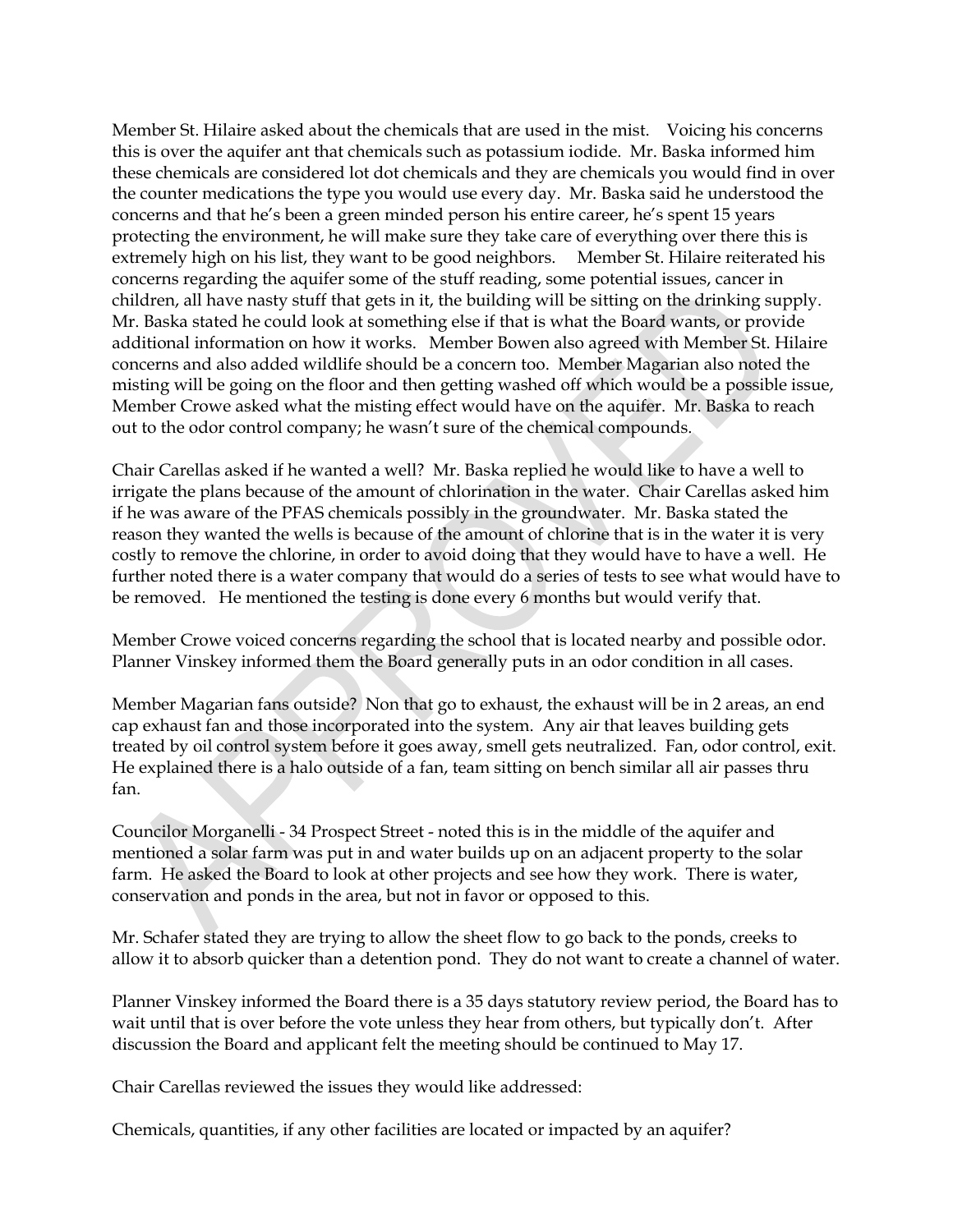Planner Vinskey to speak to Engineer to see if there are stormwater issues and what needs for a stormwater permit recommendation

How frequent will the water testing be done and what is the requirement?

Gravel Parking? Vinskey asked if this was consistent with the ordinance requirement of bituminous concrete or equal; sometimes the Board has been OK with gravel. It is better for infiltration, but not good for containing spills, oils. The aquifer regs. require any commercial vehicles be parked on solid pavement.

Mostly Personal vehicles on site, if Lucky 7 buys a van would that change parking lay out. Possibility of a paved parking pad area.

Member St. Hilaire MOTIONED, duly seconded to continue to May 17. All in favor.

- E. Other Business
	- 420 Union Street special permit

Planner Vinskey informed the Board there is a request from Levesque for extension for 3 years, longer than typically granted. The permit was issued during state of emergency, time periods froze during that time.. The emergency was lifted earlier last year, though Vinskey was unsure how the recalculation works. The Board discussed the extension date and decided on 3 years from today.

Member Bowen MOTIONED, seconded by Member Crowe to a 3 years' extension for 420 Union Street. All in favor.

Special Permit/Progress Avenue/Falcon Drive

Planner Vinskey this is a request for an extension a commercial warehouse/facility also later permitted for a marijuana grow (still valid), they would like the first lapsed decision to be extended. Vinskey noted they requested the original extension during the pandemic, at that time but he told them it was not necessary due to the freeze. He reached out to them to let them know he'd bring it up now; they asked for a 1 year extension for the original approval. Member St. Hilaire MOTIONED, duly seconded to extend 12 months from today. All in favor.

Revision of Site Plan Boys & Girls Club

Planner Vinskey informed the Board the Boys & Girls Club has asked for a minor change to their site plan, sketch showing the small addition to building. He further noted they still have not finished their landscaping when board originally signed off; he took a drive down and trees still aren't in and the landscaping is not completed. These are outstanding from the original approval. Member Salois motioned, duly seconded, to accept as a minor change for the building and to have Planner Vinskey follow up regarding the landscaping. All in favor.

121 Medeiros Way (auto sales special permit)

Member Crowe asked members if they had an opportunity to review the updated photos on the share drive. She noted the majority of the vehicles are gone since her earlier visit, except 2. She felt if he wants to change his business he should come back to the board. She further noted she